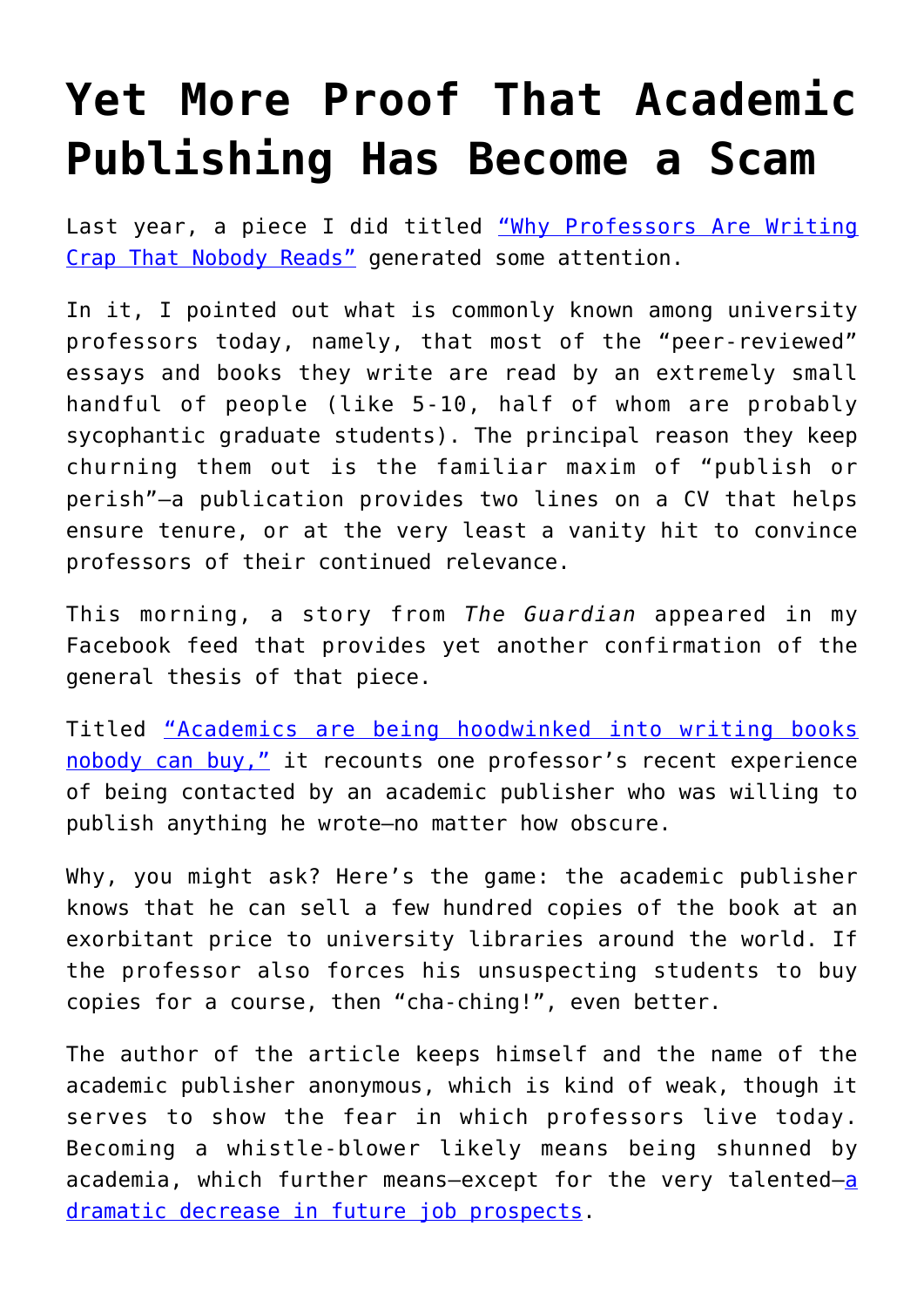Nevertheless, in spite of the anonymity, I decided to reference the article because it provides insight into a known phenomenon in the out-of-control academic publishing industry.

Because the academic publisher in question is not named, I can't verify if it is a "reputable" publisher. Most savvy PhDs know that a publication from some random press won't be worth too much on a CV when they apply for jobs (along with 500 other applicants) at top-tier colleges. They know to seek after reputable academic presses when they want to put out a book.

But the business for the reputable publishers is similar to the one outlined in the *Guardian* article. They typically charge \$100-\$200 for a book—a sticker price that can only be afforded by university libraries, in which they will be confined to some dark corner, and after a dozen checkouts, to irrelevancy. The difference is that the reputable publishers are most likely able to sell their books to a greater number of libraries.

Now, as in other posts, I'll clarify (since this seems so necessary for some) that *not all* high-level academic publishing today is worthless. Some of it helpfully expounds on important points and issues you won't find covered in the popular nonfiction books on *Barnes & Noble* shelves.

However, I still maintain that a lot of academic *is* selfserving crap. The simple fact is that there are many professors out there who should not be writing; who should just be teaching, and continually developing their skills in that craft. A PhD *usually* means that you can write coherently and use proper grammar, but it doesn't necessarily mean that you have original ideas that are worth putting in print.

But until universities begin scaling back the publishing requirements for tenure, more crappy academic writing is what we'll continue to get.